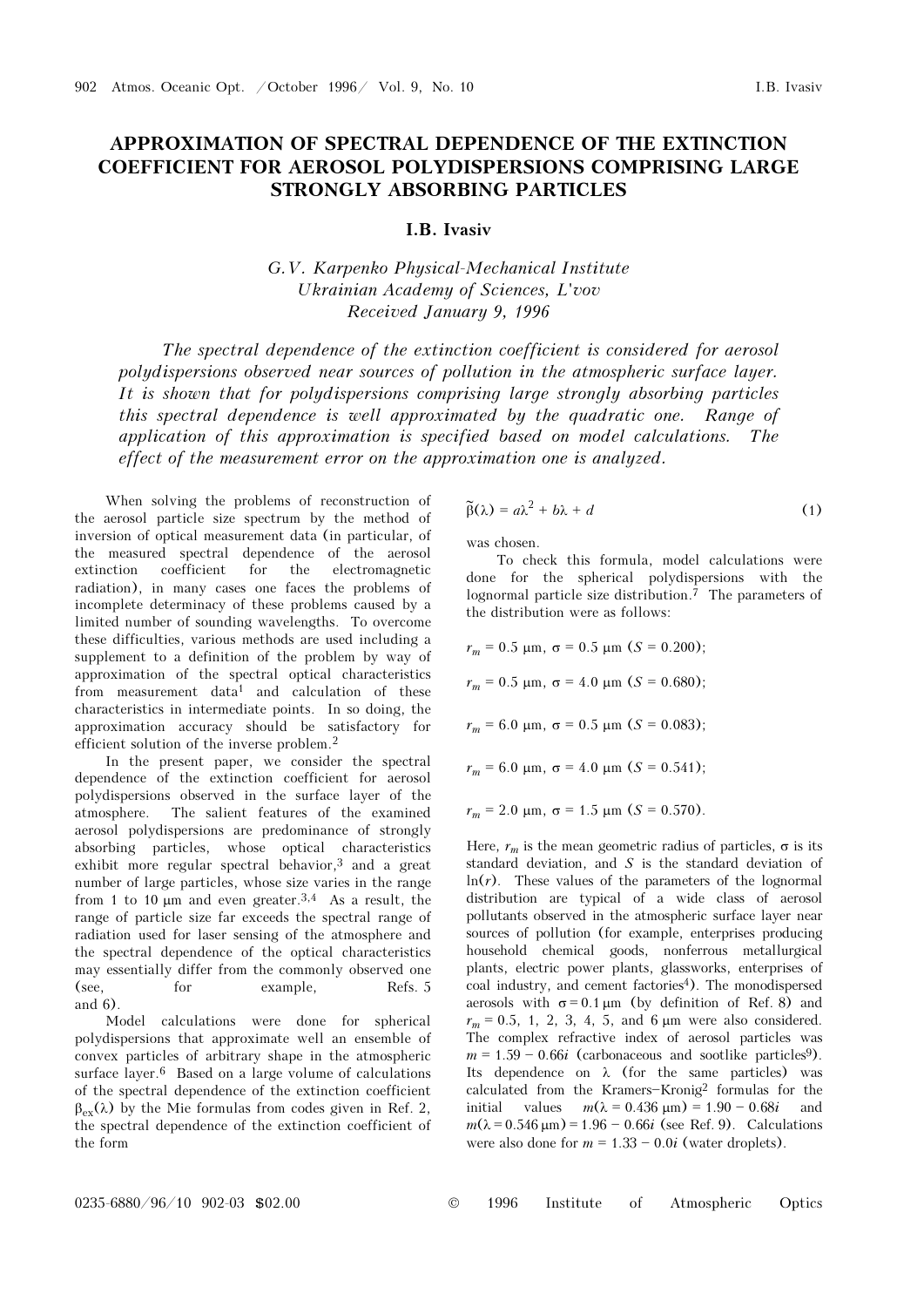

FIG. 1. Spectral dependence  $\beta_{ex}(\lambda)$  for ensembles of carbonaceous particles and water droplets having the same disperse composition  $(r_m = 1 \mu m$  and  $\sigma = 1.5 \text{ }\mu\text{m}$ ):  $1) m = 1.59 - 0.66i, 2) m = m(\lambda)$ (carbonaceous particles),  $3)$  m = 1.33-0.0i (water droplets).

The calculations showed that the spectral dependence of the extinction coefficient for polydispersions comprising carbonaceous strongly absorbing particles actually resembled the ascending branch of an overturned parabola in the form of Eq. (1) in the wavelength range  $\lambda = 0.5 - 1.5 \mu m$  (see Fig. 1). At first glance the spectral dependence of this type seems to be inconsistent with numerous calculated

and experimental results (for example, presented in Refs. 5 and 6). However, this contradiction will be eliminated if we consider that our calculations were done for large particles with  $r_m \ge 0.5 \text{ }\mu\text{m}$ <br>  $(x_m = 2\pi r_m / \lambda \ge 2.09)$ , whereas the spectral  $(x_m = 2\pi r_m / \lambda \ge 2.09),$ characteristics given in Refs. 5 and 6 were determined for the finely dispersed fraction of atmospheric aerosols with  $r_m \approx 0.2 \text{ }\mu\text{m}$   $(x_m \leq 2.51)$ . Calculations for  $\lambda > 2$  μm and  $r_m = 1$  μm  $(x_m < 3.14)$  showed that the value of the extinction coefficient decreased with the increase of the wavelength (curve  $\ell$  in Fig. 1), in complete agreement with the data of Refs. 5 and 6 considering the values of  $x_m$ . In addition, indirect evidence for the increase of  $\beta_{ex}(\lambda)$  with  $\lambda$  in the wavelength range  $0.5-1.5 \mu m$  for strongly absorbing particles can be found in Ref. 10.

The spectral dependence  $\beta_{ex}(\lambda)$  for water droplets cannot be approximated by Eq. (1) with satisfactory accuracy because of its irregular behavior.

To construct the approximate dependence, the values of  $\beta_{ex}(\lambda)$  calculated at  $\lambda = 0.5$ , 0.8, 1.2, and 1.5 μm were used. The relative approximation errors were calculated by the formula

$$
\delta(\lambda_j) = [\tilde{\beta}(\lambda) - \beta_{\text{ex}}(\lambda_j)] / \beta_{\text{ex}}(\lambda_j)
$$
 (2)

for 
$$
\lambda = 0.5, 0.6, \ldots
$$
, and 1.5  $\mu$ m.

|                     | $\delta \times 10^3$ , % |        |                |                |                  |             |              |       |       |       |                |                |                  |
|---------------------|--------------------------|--------|----------------|----------------|------------------|-------------|--------------|-------|-------|-------|----------------|----------------|------------------|
| $\lambda$ , $\mu$ m | $r_m$ , $\mu$ m          | 0.5    | 0.5            | 6.0            | 6.0              | 2.0         | 0.5          | 1.0   | 2.0   | 3.0   | 4.0            | 5.0            | 6.0              |
|                     | $\sigma$ , $\mu$ m       | 0.5    | 4.0            | 0.5            | 4.0              | $1.5\,$     | 0.1          | 0.1   | 0.1   | 0.1   | 0.1            | 0.1            | 0.1              |
|                     | $S$ :                    | 0.68   | 1.93           | 0.083          | 0.541            | 0.57        | 0.2          | 0.1   | 0.05  | 0.03  | 0.026          | 0.021          | 0.017            |
|                     | $m = 1.59 - 0.66i$       |        |                |                |                  |             |              |       |       |       |                |                |                  |
| 0.5                 |                          | 17     | 8              | 7              | 6                | 12          | $-17$        | 24    | 15    | 12    | 10             | 9              | $\,8\,$          |
| 0.6                 |                          | $-43$  | $-18$          | $-17$          | $-13$            | $-26$       | 35           | $-52$ | $-34$ | $-27$ | $-23$          | $-19$          | $-17$            |
| 0.7                 |                          | $-55$  | $-24$          | $-23$          | $-18$            | $-36$       | 56           | $-72$ | $-46$ | $-37$ | $-31$          | $-26$          | $-23$            |
| 0.8                 |                          | $-41$  | $-19$          | $-18$          | $-14$            | $-28$       | 41           | $-59$ | $-36$ | $-29$ | $-24$          | $-21$          | $-18$            |
| 0.9                 |                          | $-16$  | $-9$           | $-8\,$         | $-6$             | $-13$       | 8            | $-27$ | $-15$ | $-13$ | $-11$          | $-9$           | $-\bf 8$         |
| 1.0                 |                          | 9      | 3              | 3              | $\sqrt{2}$       | 5           | $-25$        | 10    | 6     | 5     | $\overline{4}$ | $\sqrt{3}$     | 3                |
| 1.1                 |                          | 29     | 13             | 12             | 9                | 19          | $-43$        | 41    | 25    | 20    | 17             | 14             | 13               |
| 1.2                 |                          | 39     | 19             | 18             | 14               | 27          | $-40$        | 56    | 34    | 29    | 24             | 20             | 18               |
| 1.3                 |                          | 36     | 18             | 17             | 14               | $27\,$      | $-22$        | 51    | 32    | 28    | 23             | 20             | 18               |
| 1.4                 |                          | 18     | 10             | $10\,$         | $\overline{7}$   | 14          | $\mathbf{1}$ | 22    | 17    | 15    | 13             | 11             | 10               |
| 1.5                 |                          | $-15$  | $-8$           | $-7$           | $-6$             | $-11$       | 16           | $-22$ | $-14$ | $-11$ | $-9$           | $^{\rm -8}$    | $-7$             |
|                     | $m = m(\lambda)$         |        |                |                |                  |             |              |       |       |       |                |                |                  |
| 0.5                 |                          | 44     | $\sqrt{2}$     | $\overline{0}$ | $-1$             | $9\,$       | $-47$        |       |       | 10    | $\overline{4}$ | $\mathbf{1}$   | $-2$             |
| 0.6                 |                          | $-58$  | $\overline{4}$ | 7              | 5                | $-2$        | 66           |       |       | $-1$  | 10             | 11             | 9                |
| 0.7                 |                          | $-106$ | $\theta$       | $\sqrt{5}$     | 5                | $-15$       | 121          |       |       | $-15$ | $-2$           | $\overline{1}$ | 5                |
| 0.8                 |                          | $-103$ | $-4$           | $\mathbf{1}$   | 3                | $-21$       | 117          |       |       | $-24$ | $-19$          | $-3$           | $\boldsymbol{0}$ |
| 0.9                 |                          | $-62$  | $-6$           | $-3$           | $-1$             | $-18$       | $7\sqrt{1}$  |       |       | $-19$ | $-12$          | $-7$           | $-4$             |
| $1.0\,$             |                          | $-3$   | $-5$           | $-5$           | $-3$             | $-7$        | 9            |       |       | $-7$  | $-6$           | $-5$           | $-7$             |
| 1.1                 |                          | 57     | $-1$           | $-4$           | $-4$             | 6           | $-44$        |       |       | 7     | $-1$           | $-2$           | $-6$             |
| 1.2                 |                          | 98     | $\overline{4}$ | $-1$           | $-2$             | 20          | $-83$        |       |       | 21    | 9              | 3              | $-2$             |
| 1.3                 |                          | 105    | $\,$ 8 $\,$    | 3              | $\boldsymbol{0}$ | 27          | $-108$       |       |       | 30    | 17             | $10\,$         | $\mathbf{1}$     |
| 1.4                 |                          | 62     | $\overline{7}$ | 4              | $\mathbf{1}$     | 19          | $-70$        |       |       | 20    | 11             | 7              | 3                |
| $1.5\,$             |                          | $-38$  | $-2$           | $\mathbf{0}$   | $\mathbf{1}$     | $^{\rm -8}$ | 22           |       |       | $-4$  | $-2$           | $-1$           | $\mathbf{1}$     |

TABLE I.